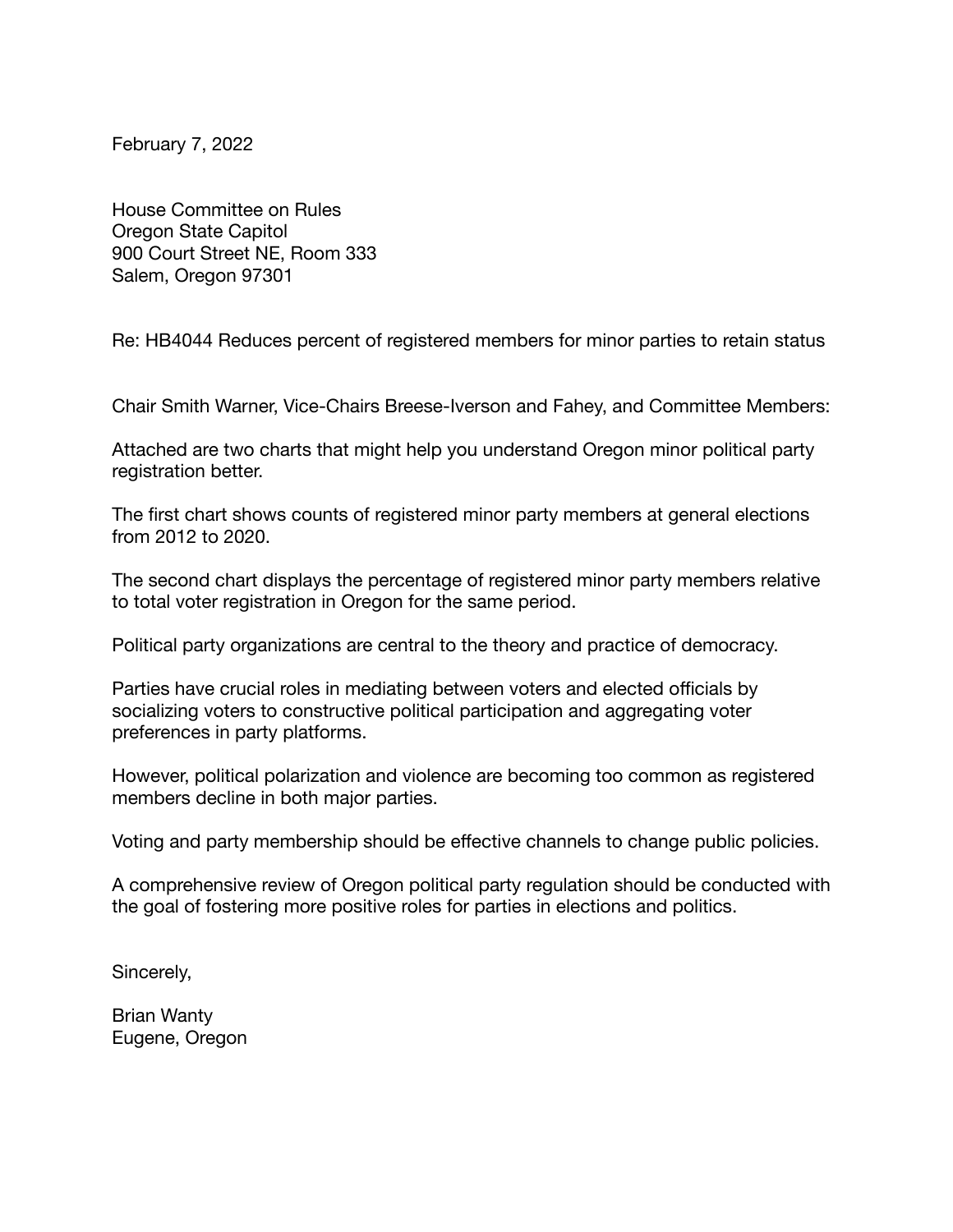

## **Oregon Minor Political Party Registration Count at General Elections 2012–2020**

*Data source*: Oregon Secretary of State. *Official Voter Registration and Turnout Statistics*: General Elections 2012–2020

The Independent Party is the largest minor party with a rising membership. This may be inflated due to some voters registering for this party thinking they are registering as independent of any political party.

The Libertarian Party also has a growing membership and is the next largest minor party.

The Pacific Green and Working Families are medium-sized minor parties and have declining memberships.

The Constitution and Progressive parties are the smallest minor parties and have flat membership counts over the period examined.

The Americans Elect Party lost party status after 2014.